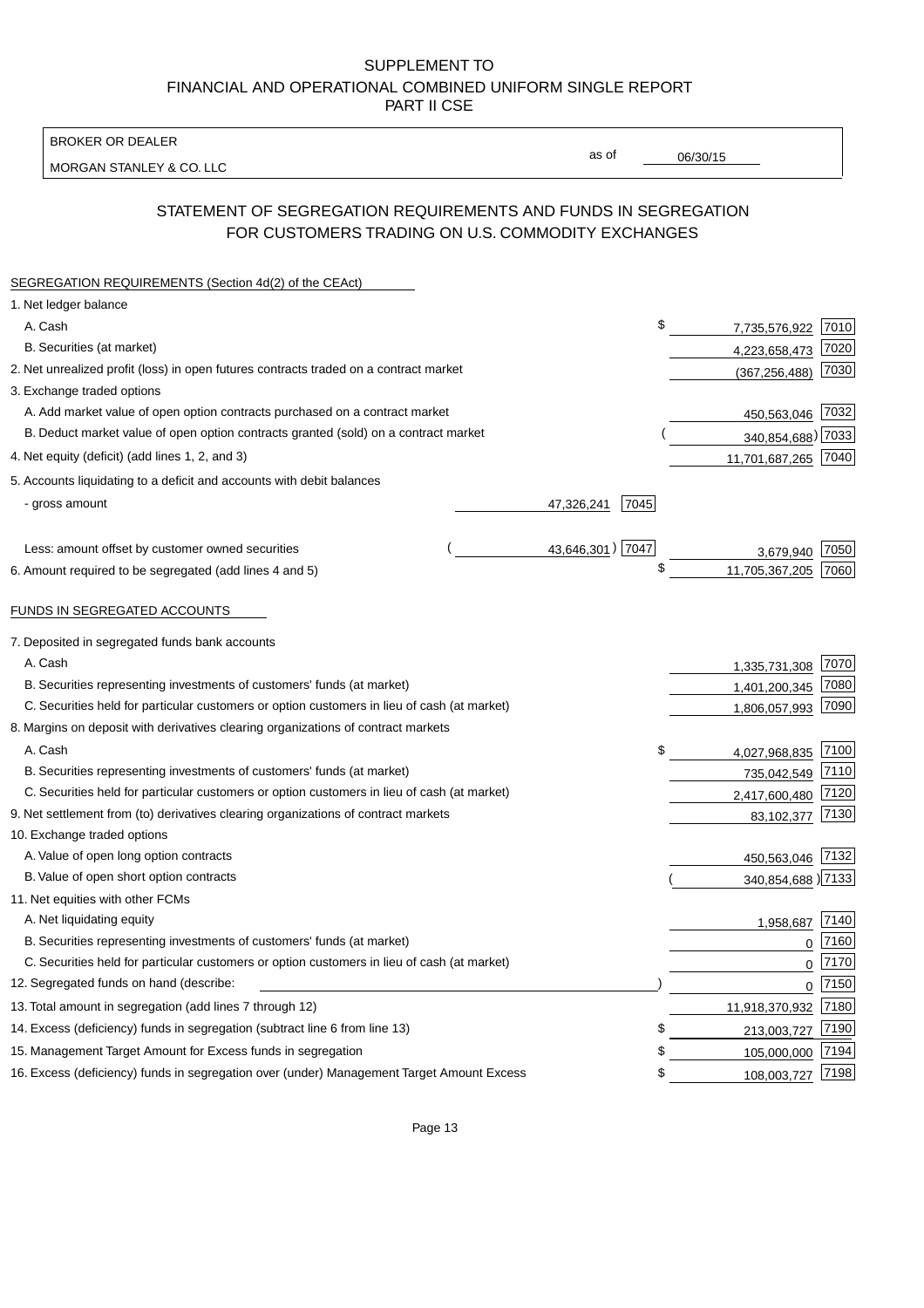| <b>BROKER OR DEALER</b>                                                              | as of                                                                                                    |           |
|--------------------------------------------------------------------------------------|----------------------------------------------------------------------------------------------------------|-----------|
| MORGAN STANLEY & CO. LLC                                                             | 06/30/15                                                                                                 |           |
|                                                                                      | STATEMENT OF SEGREGATION REQUIREMENTS AND FUNDS IN SEGREGATION<br>FOR CUSTOMERS' DEALER OPTIONS ACCOUNTS |           |
| 1. Amount required to be segregated in accordance<br>with Commission regulation 32.6 | \$                                                                                                       | 7200      |
| 2. Funds in segregated accounts                                                      |                                                                                                          |           |
| A. Cash                                                                              | \$<br> 7210 <br>$\Omega$                                                                                 |           |
| B. Securities (at market)<br>C. Total                                                | 7220<br>$\Omega$                                                                                         | 7230<br>∩ |
| 3. Excess (deficiency) funds in segregation                                          |                                                                                                          |           |
| (subtract line 2.C from line 1)                                                      |                                                                                                          | 0 7240    |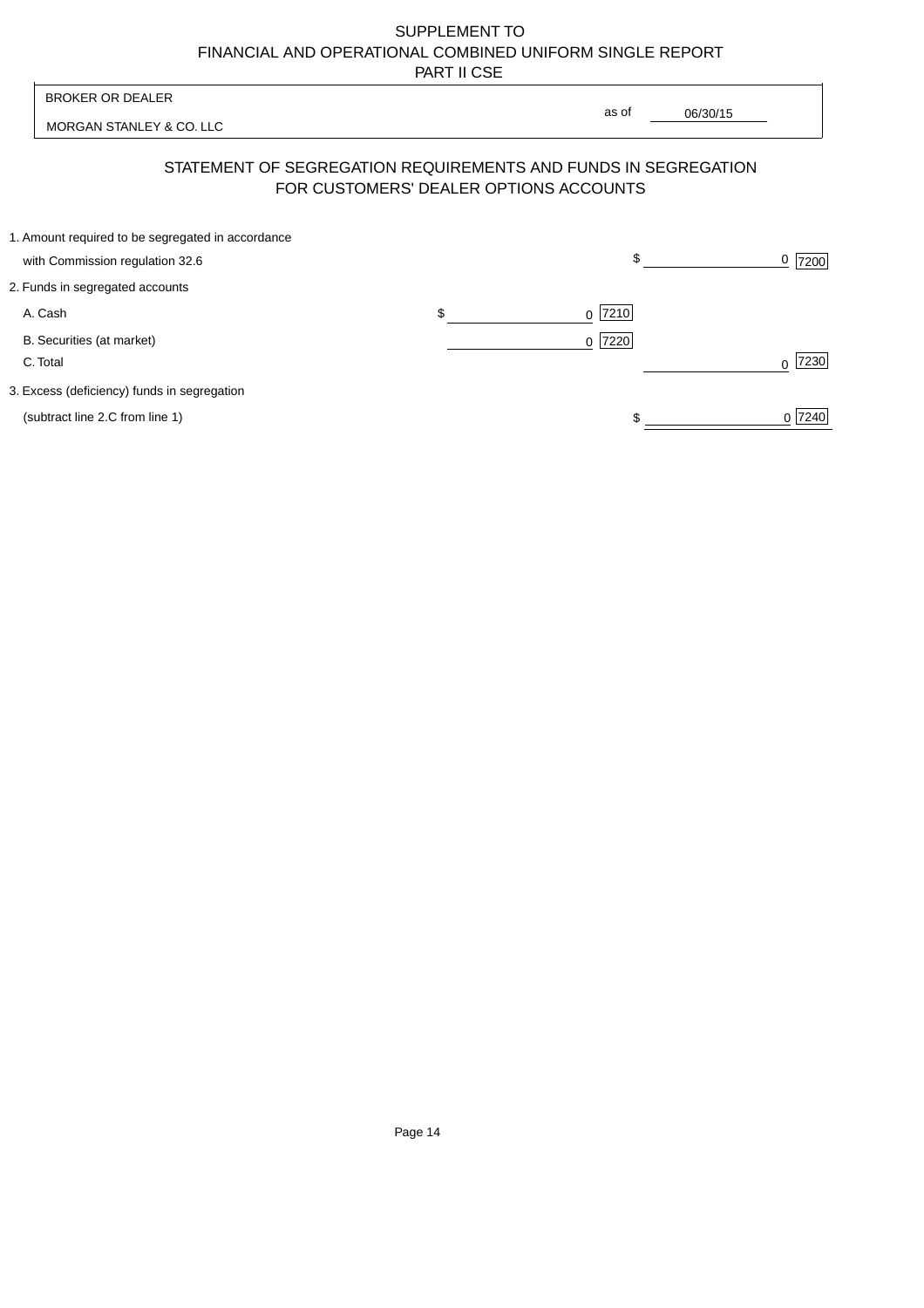PART II CSE

| <b>BROKER OR DEALER</b>  |       |          |
|--------------------------|-------|----------|
| MORGAN STANLEY & CO. LLC | as of | 06/30/15 |
|                          |       |          |

### STATEMENT OF SECURED AMOUNTS AND FUNDS HELD IN SEPARATE ACCOUNTS PURSUANT TO COMMISSION REGULATION 30.7

#### FOREIGN FUTURES AND FOREIGN OPTIONS SECURED AMOUNTS

| Amount required to be set aside pursuant to law, rule or regulation of a foreign government<br>or a rule of a self-regulatory organization authorized thereunder |  |                     | \$<br>0             | 7305 |
|------------------------------------------------------------------------------------------------------------------------------------------------------------------|--|---------------------|---------------------|------|
| 1. Net ledger balance - Foreign Futures and Foreign Option Trading - All Customers                                                                               |  |                     |                     |      |
| A. Cash                                                                                                                                                          |  |                     | \$<br>2,276,485,250 | 7315 |
| B. Securities (at market)                                                                                                                                        |  |                     | 1,397,296,571       | 7317 |
| 2. Net unrealized profit (loss) in open futures contracts traded on a foreign board of trade                                                                     |  |                     | (247, 245, 550)     | 7325 |
| 3. Exchange traded options                                                                                                                                       |  |                     |                     |      |
| A. Market value of open option contracts purchased on a foreign board of trade                                                                                   |  |                     | 34,136,116          | 7335 |
| B. Market value of open contracts granted (sold) on a foreign board of trade                                                                                     |  |                     | (24, 045, 568)      | 7337 |
| 4. Net equity (deficit) (add lines 1.2. and 3.)                                                                                                                  |  |                     | \$<br>3,436,626,819 | 7345 |
| 5. Accounts liquidating to a deficit and accounts with                                                                                                           |  |                     |                     |      |
| debit balances - gross amount                                                                                                                                    |  | 7351<br>195,957,604 |                     |      |
| Less: amount offset by customer owned securities                                                                                                                 |  | 191, 174, 231) 7352 | 4,783,373           | 7354 |
| 6. Amount required to be set aside as the secured amount - Net Liquidating Equity Method (add lines 4 and 5)                                                     |  |                     | \$<br>3,441,410,192 | 7355 |
| 7. Greater of amount required to be set aside pursuant to foreign jurisdiction (above) or line 6.                                                                |  | \$<br>3,441,410,192 | 7360                |      |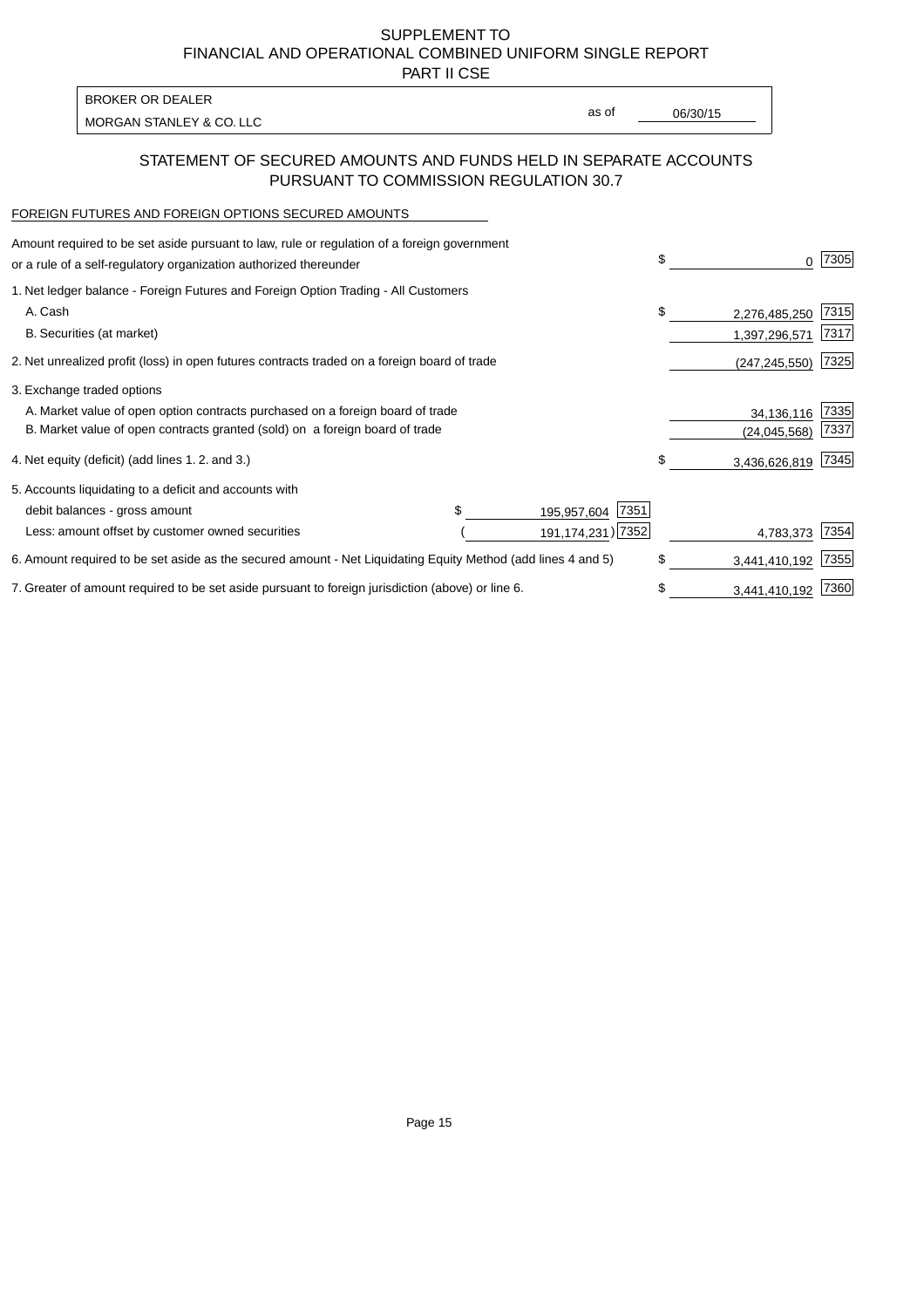BROKER OR DEALER

MORGAN STANLEY & CO. LLC

06/30/15 as of

# STATEMENT OF SECURED AMOUNTS AND FUNDS HELD IN SEPARATE ACCOUNTS PURSUANT TO COMMISSION REGULATION 30.7

### FUNDS DEPOSITED IN SEPARATE REGULATION 30.7 ACCOUNTS

| 1. Cash in banks                                                                                                                         |                    |
|------------------------------------------------------------------------------------------------------------------------------------------|--------------------|
| \$<br>A. Banks located in the United States<br>298,631,079 7500                                                                          |                    |
| B. Other banks qualified under Regulation 30.7                                                                                           |                    |
| 7510<br>285,558,353 7520 \$<br>Name(s):<br>0                                                                                             | 584,189,432 7530   |
| 2. Securities                                                                                                                            |                    |
| \$<br>A. In safekeeping with banks located in the United States<br>659,675,354 7540                                                      |                    |
| B. In safekeeping with other banks qualified under Regulation 30.7                                                                       |                    |
| $0$ 7560<br>7550<br>Name(s):<br>0                                                                                                        | 659,675,354 7570   |
| 3. Equities with registered futures commission merchants                                                                                 |                    |
| A. Cash<br>\$<br>$0$ 7580                                                                                                                |                    |
| <b>B.</b> Securities<br>$0$ 7590                                                                                                         |                    |
| $0$ 7600<br>C. Unrealized gain (loss) on open futures contracts                                                                          |                    |
| $0$ 7610<br>D. Value of long option contracts                                                                                            |                    |
| $0$ ) 7615<br>E. Value of short option contracts                                                                                         | 0 7620             |
| 4. Amounts held by clearing organizations of foreign boards of trade                                                                     |                    |
| <u> 1989 - Johann Barn, mars eta bat erroman erroman erroman erroman erroman erroman erroman erroman erroman err</u><br>7630<br>Name(s): |                    |
| \$<br>A. Cash<br>0 7640                                                                                                                  |                    |
| $0$ 7650<br><b>B.</b> Securities                                                                                                         |                    |
| $0$ 7660<br>C. Amount due to (from) clearing organizations - daily variation                                                             |                    |
| D. Value of long option contracts<br>$0^{7670}$                                                                                          |                    |
| $_0$ ) 7675<br>E. Value of short option contracts                                                                                        | $0^{7680}$         |
| 5. Amounts held by members of foreign boards of trade                                                                                    |                    |
| 7690<br>Name(s):<br>0                                                                                                                    |                    |
| \$<br>A. Cash<br>1,927,145,264 7700                                                                                                      |                    |
| <b>B.</b> Securities<br>737,621,217 7710                                                                                                 |                    |
| C. Unrealized gain (loss) on open futures contracts<br>(247,245,628) 7720                                                                |                    |
| D. Value of long option contracts<br>34,136,116 7730                                                                                     |                    |
| $(24,045,568)$ <sup>)</sup> 7735<br>E. Value of short option contracts                                                                   | 2,427,611,401 7740 |
| 6. Amounts with other depositories designated by a foreign board of trade                                                                |                    |
| 7750<br>Name(s):<br>0                                                                                                                    | 0 7760             |
|                                                                                                                                          | 0 7765             |
| \$<br>8. Total funds in separate section 30.7 accounts                                                                                   | 3,671,476,187 7770 |
| 9. Excess (deficiency) set Aside Funds for Secured Amount (subtract Line 7 Secured                                                       |                    |
| \$<br>Statement page 15 from Line 8)                                                                                                     | 230,065,995 7380   |
| \$<br>10. Management Target Amount for Excess funds in separate section 30.7 accounts                                                    | 105,000,000 7780   |
| 11. Excess (deficiency) funds in separate 30.7 accounts over (under) Management Target<br>\$                                             | 125,065,995 7785   |